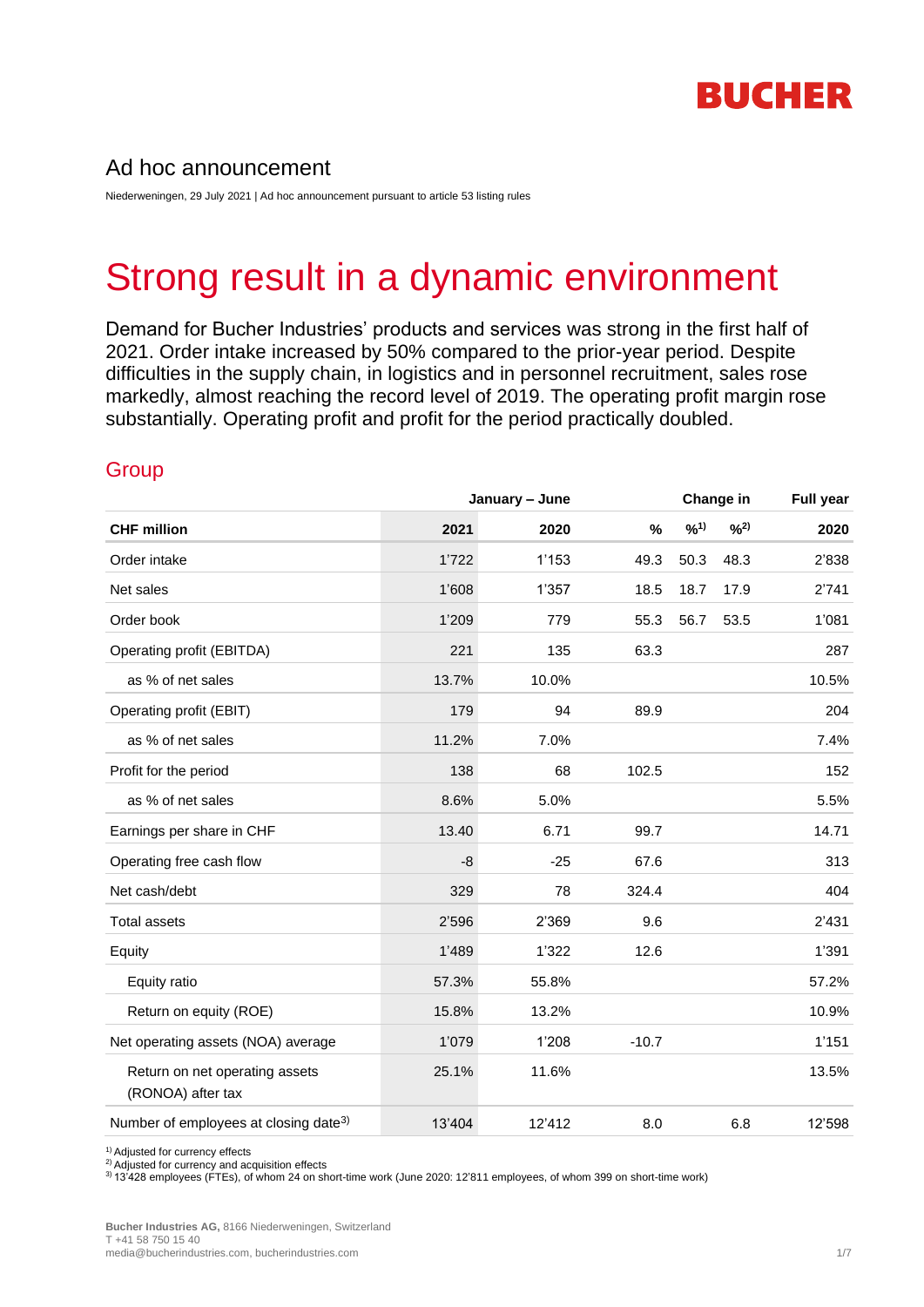

The first half of 2021 was very dynamic for Bucher Industries. The recovery that had begun in mid-2020, especially in the agricultural machinery market, intensified and expanded to the other markets. Order intake rose substantially in all divisions. While all sites were operational, certain restrictions caused by COVID-19 concerning operational processes and international travel remained in place. The divisions had been facing difficulties in the supply chain and in logistics since the start of the year, but these intensified toward the end of the period, leading to delivery bottlenecks and longer delivery times in general. The divisions also found it increasingly difficult to recruit additional qualified employees, which in some instances prevented them from expanding capacities to the desired extent. Nevertheless, group sales rose markedly compared to the prioryear period, almost reaching the record level of 2019. The operating profit margin rose substantially, due to the high level of capacity utilisation but also as a result of optimisation measures implemented in the prior year and lower travel and marketing costs caused by COVID-19. Operating profit and profit for the period practically doubled.

Significant increase in return on invested capital The return on net operating assets (RONOA) was 25.1%, above the long-term target of 20% and therefore also significantly above the cost of capital of 8%. The high return is mainly attributable to the marked increase in the operating profit margin and the level of capital commitment, which remained low. The good operating performance and lower dividend payment had a positive effect on free cash flow and thus on net cash/debt. The main focus of internal investments has been on the construction projects of Kuhn Group in Russia, Bucher Municipal in the UK and Bucher Hydraulics in Germany. At the beginning of the reporting period, the Group invested further in external growth by acquiring Khor and Merk Process.

|                                                   | January - June |       |      | Change in | Full year   |       |
|---------------------------------------------------|----------------|-------|------|-----------|-------------|-------|
| <b>CHF</b> million                                | 2021           | 2020  | %    | $9/0^{1}$ | 9/2)        | 2020  |
| Order intake                                      | 608            | 427   | 42.4 | 48.1      | 46.8        | 1'290 |
| Net sales                                         | 728            | 584   | 24.5 | 26.8      | 26.2        | 1'094 |
| Order book                                        | 467            | 236   | 98.3 |           | 107.5 105.4 | 587   |
| Operating profit (EBITDA)                         | 108            | 69    | 58.1 |           |             | 125   |
| as % of net sales                                 | 14.9%          | 11.7% |      |           |             | 11.4% |
| Operating profit (EBIT)                           | 91             | 51    | 77.4 |           |             | 91    |
| as % of net sales                                 | 12.5%          | 8.8%  |      |           |             | 8.3%  |
| Number of employees at closing date <sup>3)</sup> | 5'800          | 5'158 | 12.4 |           | 11.0        | 5'194 |

#### Kuhn Group

<sup>1)</sup> Adjusted for currency effects

<sup>2)</sup> Adjusted for currency and acquisition effects

3) 5'803 employees (FTEs), of whom 3 on short-time work (June 2020: 5'213 employees, of whom 55 on short-time work)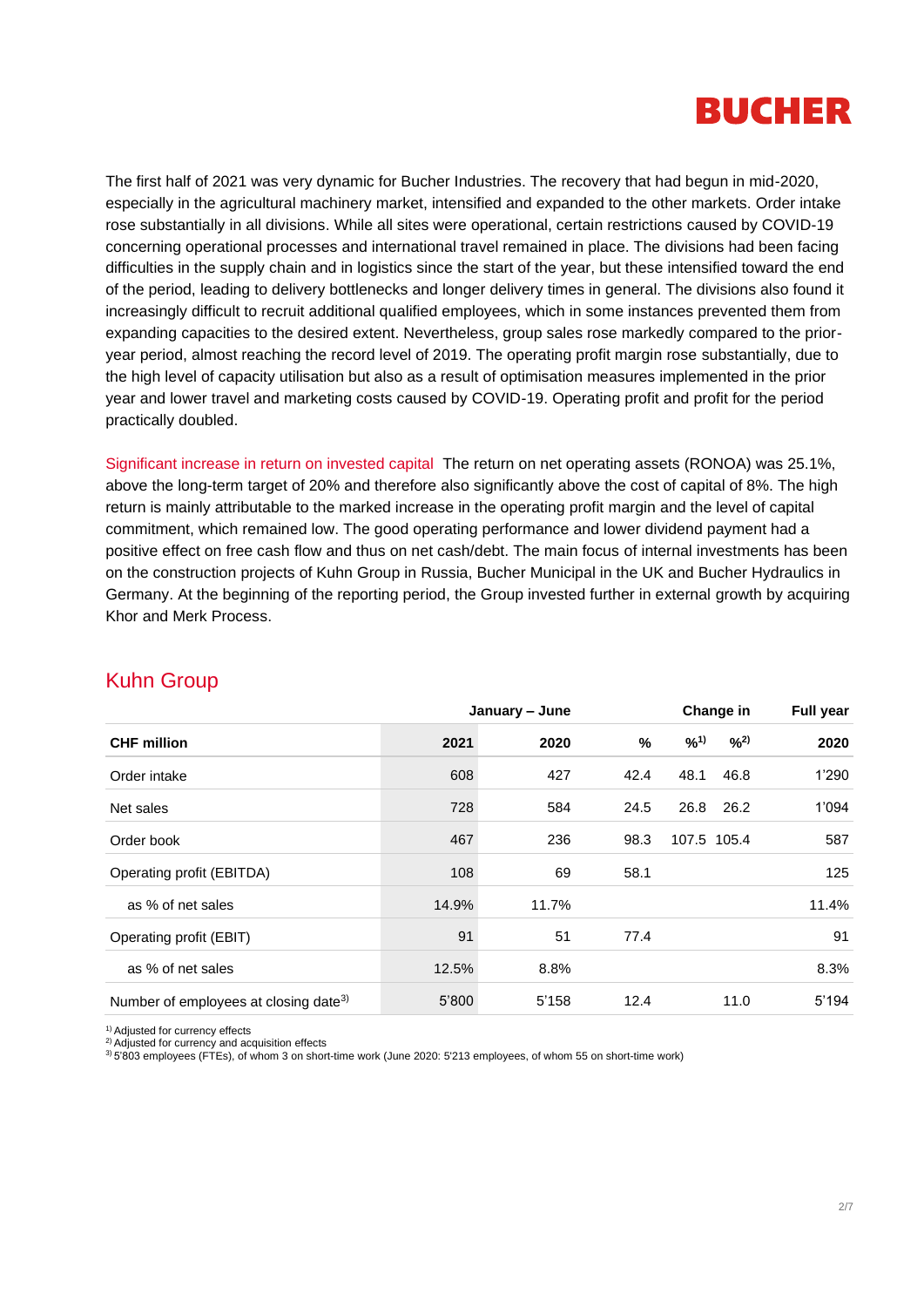

Very dynamic markets, but challenges in production and the supply chain Kuhn Group experienced exceptionally strong demand for machines and service parts, which was driven by multiple factors: high prices for agricultural products, the government support programmes for farmers in the previous year as well as overall favourable weather conditions. This resulted in a substantial upturn in North America, particularly in the arable sector, following several difficult years. In Europe, market conditions were good in both the arable sector and in the dairy and livestock industry. In Brazil, agricultural producers remained extremely eager to invest thanks to record-high margins. In this dynamic environment, the division saw order intake rise by nearly half. At the same time, however, Kuhn Group also grappled with challenges in the supply chain and production. Compared to the prior-year period, sales still rose substantially and even surpassed the first half of 2019. The higher sales volume resulted in a substantially higher operating profit margin.

|                                                   | January - June |         |       | Change in | <b>Full year</b> |       |
|---------------------------------------------------|----------------|---------|-------|-----------|------------------|-------|
| <b>CHF million</b>                                | 2021           | 2020    | %     | $9/0^{1}$ | 9/2)             | 2020  |
| Order intake                                      | 298            | 225     | 32.2  | 28.9      | 25.2             | 460   |
| Net sales                                         | 256            | 215     | 19.0  | 15.8      | 12.2             | 462   |
| Order book                                        | 204            | 165     | 23.6  | 20.3      | 17.3             | 157   |
| Operating profit (EBITDA)                         | 22             | 13      | 75.2  |           |                  | 38    |
| as % of net sales                                 | 8.6%           | 5.8%    |       |           |                  | 8.1%  |
| Operating profit (EBIT)                           | 17             | 8       | 112.8 |           |                  | 28    |
| as % of net sales                                 | 6.5%           | $3.6\%$ |       |           |                  | 6.0%  |
| Number of employees at closing date <sup>3)</sup> | 2'348          | 2'309   | 1.7   |           | $-0.8$           | 2'327 |

#### Bucher Municipal

1) Adjusted for currency effects

<sup>2)</sup> Adjusted for currency and acquisition effects

3) June 2020: 2'314 employees (FTEs), of whom 5 on short-time work

Recovery in sales and operating profit margin Demand for Bucher Municipal products was good. The division saw order intake rise markedly over the prior-year period, with this positive trend driven largely by truck-mounted sweepers and the new line of "CityCat V20" compact sweepers. Orders for sewer cleaning vehicles also rose, which was partly attributable to the acquisition of the Australian company Spoutvac in autumn 2020. Bucher Municipal's production continued to be hampered by COVID-19 measures and problems in the supply chain. Procuring chassis, hydraulic components and batteries became increasingly difficult. Nevertheless, sales were up significantly over the hard-hit prior-year period and ended up at virtually the same high level as in 2019. Accordingly, the operating profit margin increased despite a difficult procurement environment.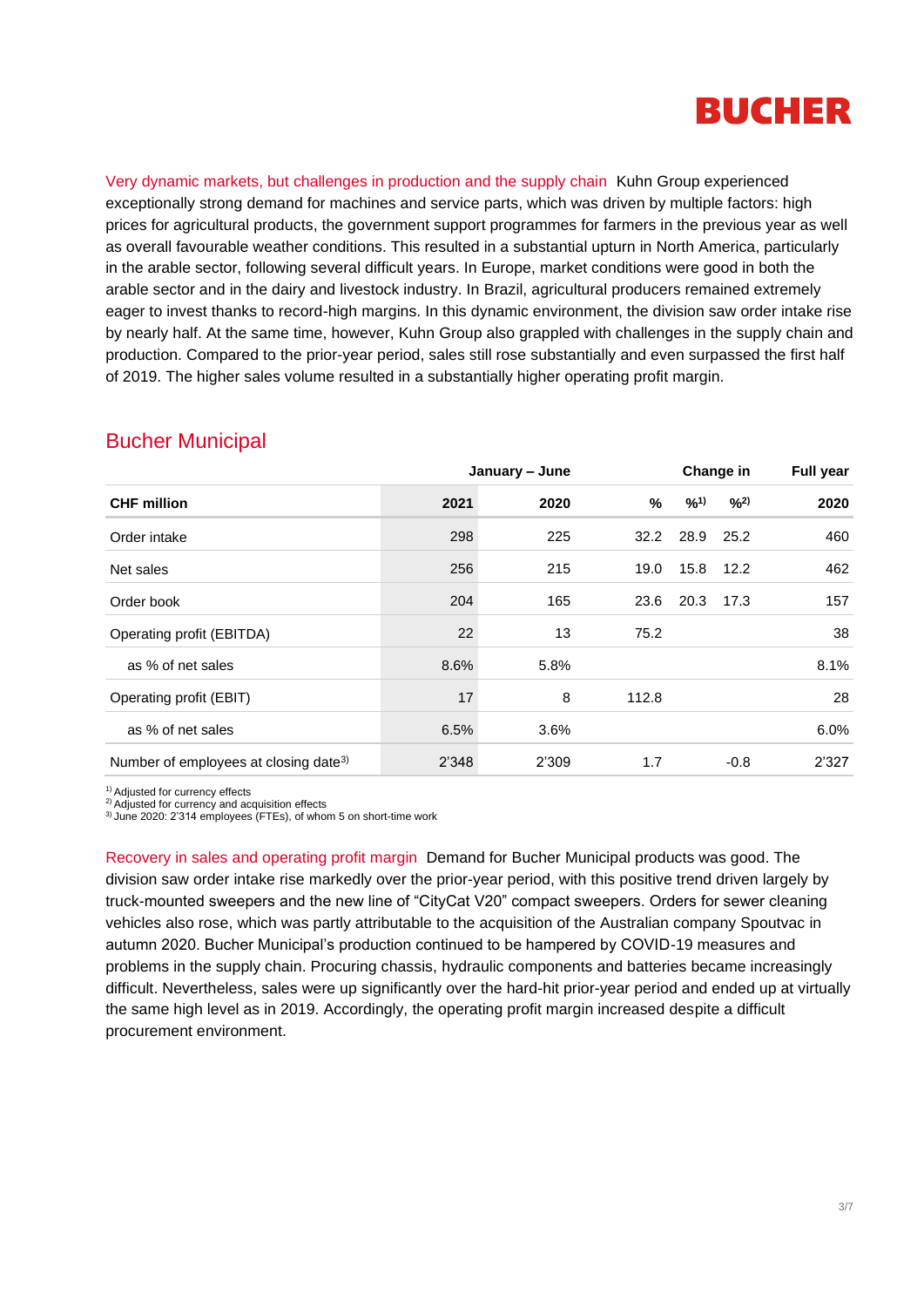

## Bucher Hydraulics

|                                                   | January - June |       |       | Change in |       |
|---------------------------------------------------|----------------|-------|-------|-----------|-------|
| <b>CHF</b> million                                | 2021           | 2020  | %     | $9/0^{1}$ | 2020  |
| Order intake                                      | 429            | 259   | 66.0  | 66.5      | 561   |
| Net sales                                         | 338            | 268   | 26.3  | 26.8      | 536   |
| Order book                                        | 225            | 100   | 124.2 | 124.9     | 134   |
| Operating profit (EBITDA)                         | 57             | 36    | 56.5  |           | 81    |
| as % of net sales                                 | 16.8%          | 13.6% |       |           | 15.1% |
| Operating profit (EBIT)                           | 46             | 25    | 80.3  |           | 59    |
| as % of net sales                                 | 13.5%          | 9.5%  |       |           | 11.0% |
| Number of employees at closing date <sup>2)</sup> | 2'689          | 2'278 | 18.0  |           | 2'537 |

<sup>1)</sup> Adjusted for currency effects

2) 2'691 employees (FTEs), of whom 2 on short-time work (June 2020: 2'558 employees, of whom 280 on short-time work)

Very high capacity utilisation Developments in the hydraulics markets were extremely dynamic. Demand for Bucher Hydraulics components and solutions was exceptionally high in all key regions and segments. This trend was reinforced by the fact that customers were stocking up their orders due to the general increase in industry delivery times. The division saw order intake rise by more than half over the prior-year period and the order book hit a record high. Making the necessary adjustments to production capacities was extremely challenging. Nevertheless, sales were up markedly over the first half of 2020 and were only slightly lower than the record level of 2019. Thanks to higher sales and the low cost base, the operating profit margin came in significantly higher than in the prior-year period.

Focus on electrohydraulics Bucher Hydraulics acquired the mobile electric drive technology business from Lenze Schmidhauser in Romanshorn, Switzerland, in early July 2021. Renamed Bucher Hydraulics Mobile Drives, this business unit develops and delivers frequency converters for mobile applications. With this acquisition, Bucher Industries is focusing more strongly on the trend towards electrification and positioning itself in the rapidly growing market for electrohydraulic solutions. Integration of the business is proceeding according to plan.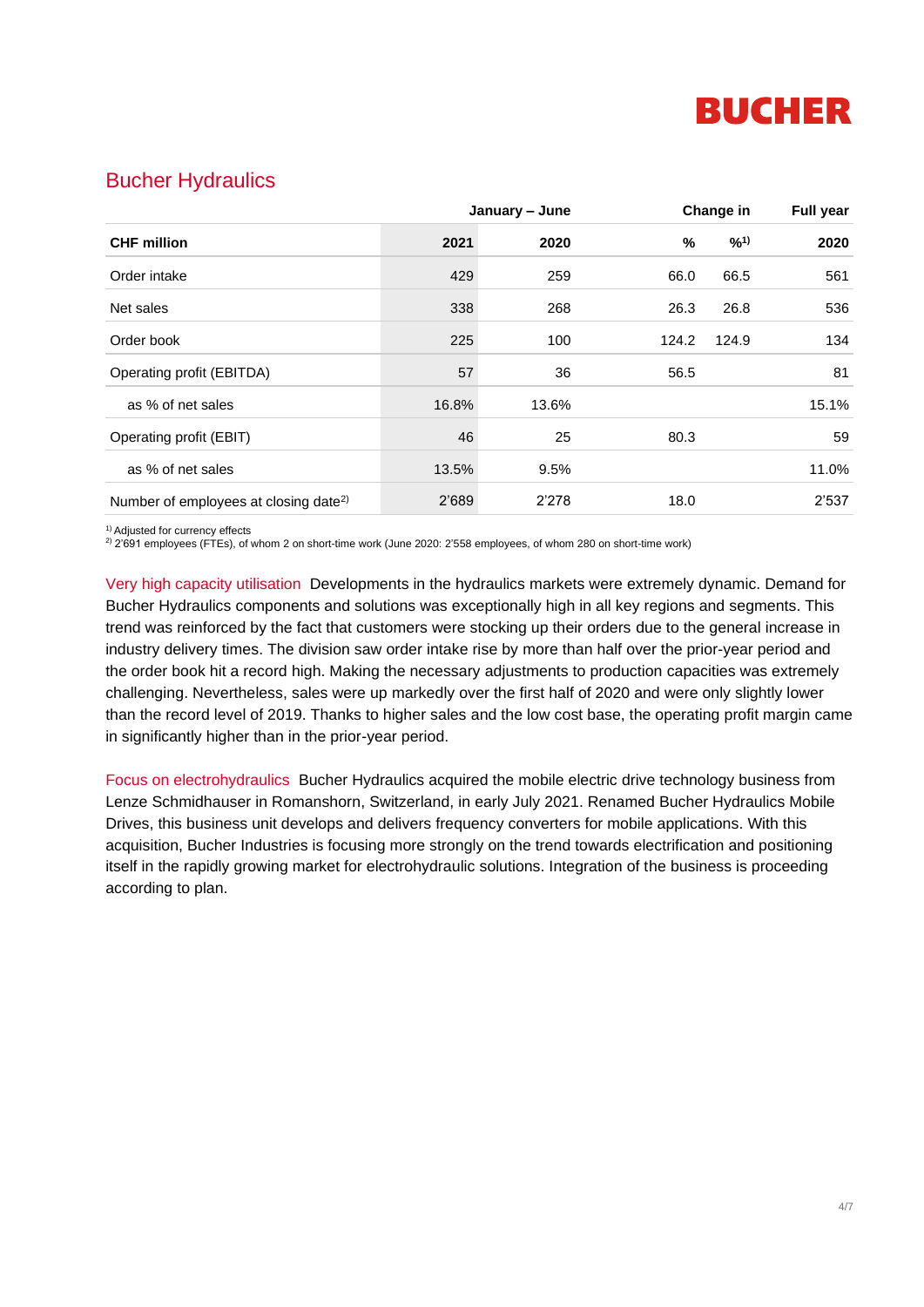

## Bucher Emhart Glass

|                                     | January - June |       |        | Change in |       |
|-------------------------------------|----------------|-------|--------|-----------|-------|
| <b>CHF</b> million                  | 2021           | 2020  | %      | $9/0^{1}$ | 2020  |
| Order intake                        | 235            | 134   | 74.8   | 70.6      | 317   |
| Net sales                           | 172            | 179   | $-3.9$ | $-6.2$    | 421   |
| Order book                          | 221            | 214   | 3.2    | 0.8       | 155   |
| Operating profit (EBITDA)           | 28             | 20    | 43.1   |           | 53    |
| as % of net sales                   | 16.4%          | 11.0% |        |           | 12.7% |
| Operating profit (EBIT)             | 24             | 15    | 57.0   |           | 44    |
| as % of net sales                   | 13.7%          | 8.4%  |        |           | 10.5% |
| Number of employees at closing date | 1'565          | 1'694 | -7.6   |           | 1'611 |

<sup>1)</sup> Adjusted for currency effects

Very good profitability despite slightly lower sales Demand for glass container manufacturing equipment recovered in the first half of 2021. With the easing of restrictions in the gastronomic sector and at major public events, demand for glass containers rose again. Customers began more and more to approve projects and to invest in modernising their machines. Overall, the division's order intake rose by well over half compared to the very low level of the previous year, with a significant increase in orders for glass-forming machinery in particular. The recovery was reflected in sales, but with a delay. The capacity utilisation increased toward the end of the reporting period. Challenges were still posed by restrictions on travel, higher transport prices and bottlenecks in logistics, as well as the situation in Malaysia, where public authorities have imposed new restrictions due to COVID-19. In this environment, sales declined slightly on the prioryear period, which still benefited from a very high order book. The operating profit margin increased substantially, in part due to a favourable product mix.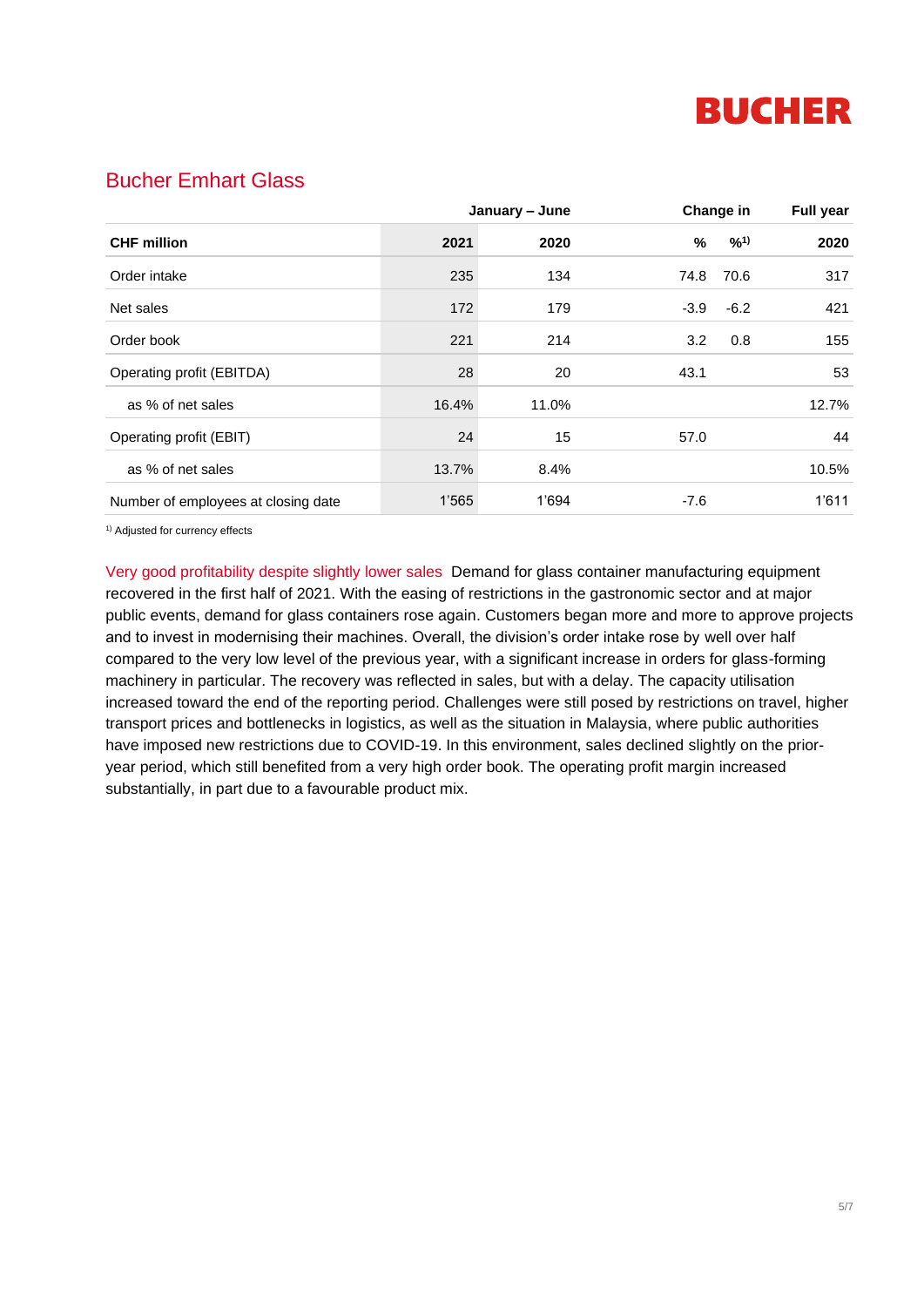

#### Bucher Specials

|                                                   | January - June |      |       | Change in |      | <b>Full year</b> |
|---------------------------------------------------|----------------|------|-------|-----------|------|------------------|
| <b>CHF</b> million                                | 2021           | 2020 | %     | $9/0^{1}$ | 9/2) | 2020             |
| Order intake                                      | 179            | 127  | 41.0  | 39.7      | 31.8 | 261              |
| Net sales                                         | 149            | 137  | 8.4   | 7.5       | 7.1  | 273              |
| Order book                                        | 106            | 72   | 47.8  | 46.3      | 26.0 | 70               |
| Operating profit (EBITDA)                         | 14             | 7    | 105.9 |           |      | 12               |
| as % of net sales                                 | 9.4%           | 5.0% |       |           |      | 4.4%             |
| Operating profit (EBIT)                           | 12             | 5    | 154.3 |           |      | $\overline{7}$   |
| as % of net sales                                 | 7.9%           | 3.4% |       |           |      | 2.5%             |
| Number of employees at closing date <sup>3)</sup> | 941            | 908  | 3.6   |           | 2.0  | 868              |

<sup>1)</sup> Adjusted for currency effects

2) Adjusted for currency and acquisition effects

3) 960 employees (FTEs), of whom 19 on short-time work (June 2020: 967 employees, of whom 59 on short-time work)

Higher order intake in all business units The easing of pandemic-related restrictions in the gastronomic sector and at major public events in many regions of the world had a positive impact on Bucher Specials. Demand at Bucher Vaslin picked up again in the northern hemisphere. At Bucher Unipektin, as well, order intake rose over the very low prior-year period. The performance of the two acquisitions in the areas of processing equipment for citrus fruits and vacuum belt drying technology was encouraging. The project business relating to equipment for core and stone fruit processing and beer filtration also showed signs of a recovery. Bucher Landtechnik surpassed last year's good business trend despite challenges in the supply chain. At Jetter, recovery in the glass industry was reflected in a significant increase in orders related to industrial automation. In this positive environment, Bucher Specials was able to strongly increase its order intake. Sales also grew year on year and ended the period roughly on a par with the first half of 2019. The operating profit margin also increased considerably.

#### Outlook for 2021

The Group expects the economic recovery to continue throughout the remainder of the year. However, the uncertainties related to the pandemic are likely to persist. In addition, there are difficulties in procurement and logistics, combined with strong increases in both material and transport costs. The increasing shortage of skilled labour will also make it more difficult to boost capacities. Kuhn Group anticipates a positive development in its most important markets. Challenges related to production and the supply chain are expected to persist and lead to higher costs in the second half of the year. The division expects a marked rise in sales for 2021. The operating profit margin is also likely to be considerably higher thanks to good capacity utilisation and price increases. Bucher Municipal anticipates good demand and expects sales to increase. The full-year consolidation of Spoutvac, the Australian manufacturer of sewer cleaning vehicles, as well as the newly launched electrified products, particularly in the sweeper and winter maintenance equipment businesses, will also make a contribution. The operating profit margin should increase due to better utilisation of production capacities and efficiency gains. Bucher Hydraulics expects the dynamic momentum in the hydraulics markets to continue. Capacity utilisation will remain at a high level. For 2021, the division anticipates marked growth in sales and the operating profit margin, despite the challenges it